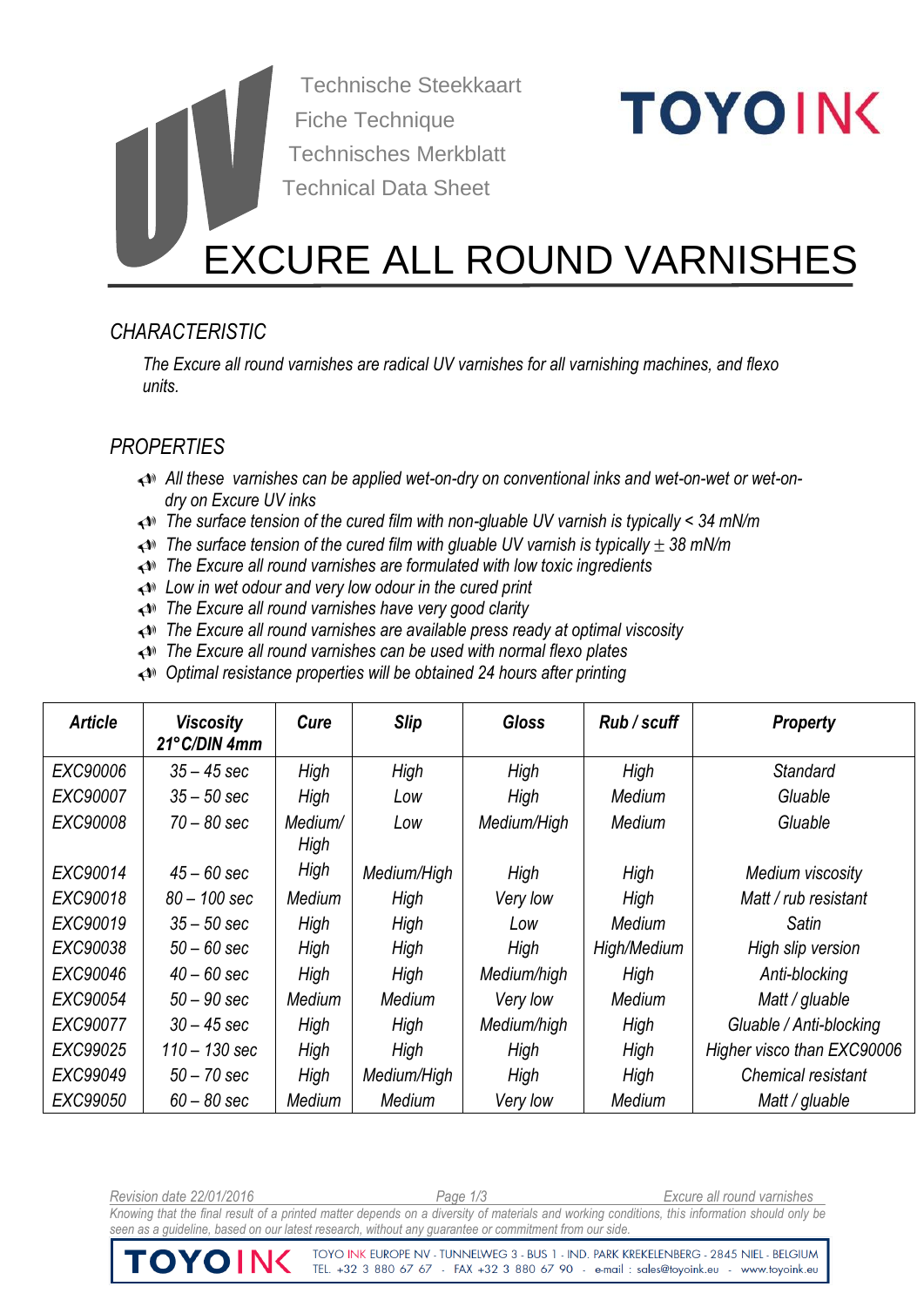#### *TYPES*

*Radical chemistry*

#### *APPLICATION AREA*

*Varnishing machines / coaters*

#### *SUITABLE SUBSTRATES (min. surface tension 38 dynes/cm)*

- *All kinds of paper and board*
- *Certain corona treated PE-films*
- *Other substrates: to be tested*

#### *REMARKS*

- *Both EPDM and nitril rollers are suitable when using our Excure all round varnishes.*
- *Shelf life: all UV varnishes have a 12-month shelf life guarantee. This guarantee covers 12 months from the date of manufacture (which is mentioned on the label). In order to give this guarantee, certain recommendations must be followed: UV varnishes should be kept on stock at temperatures between 15 – 20°C and they should not be exposed to direct sunlight. If possible, store the varnish in a dark room.*
- *Stir well before use*

# *PACKAGING*

- *10 kg jerry cans*
- *25 kg jerry cans*
- *200 kg barrels*
- *600 kg containers*
- *1000 kg containers*

## *ADDITIVES*

| Wash up solution            | for manual washing      | EXC10810 |
|-----------------------------|-------------------------|----------|
|                             | for automatic washing   | EXC10800 |
|                             | labelling and reg. free | EXC10820 |
| $\bullet$ Photo initiator   |                         | EXC10708 |
| $\triangle$ Levelling agent | Gluable                 | EXC10030 |
|                             | Non gluable             | EXC10024 |
| <b>Thinner</b>              |                         | EXC10012 |
| Slip agent                  |                         | EXC10005 |
| Anti penetration additive   | EXC10013                |          |

## *PRODUCT SAFETY*

*This varnish (or these inks) is (are) NOT suitable for FOOD applications unless a proper risk assessment proves that its use is safe (e.g. if the process rules out the possibility of set-off in the reel or stack AND if the design of the final printed article ensures reliable functional barrier properties to migration). For further information please contact our local sales team or www.toyoinkarets.com.*

*Revision date 22/01/2016 Page 2/3 Excure all round varnishes Knowing that the final result of a printed matter depends on a diversity of materials and working conditions, this information should only be seen as a guideline, based on our latest research, without any guarantee or commitment from our side.* 

> TOYO INK EUROPE NV - TUNNELWEG 3 - BUS 1 - IND. PARK KREKELENBERG - 2845 NIEL - BELGIUM TEL. +32 3 880 67 67 - FAX +32 3 880 67 90 - e-mail : sales@toyoink.eu - www.toyoink.eu